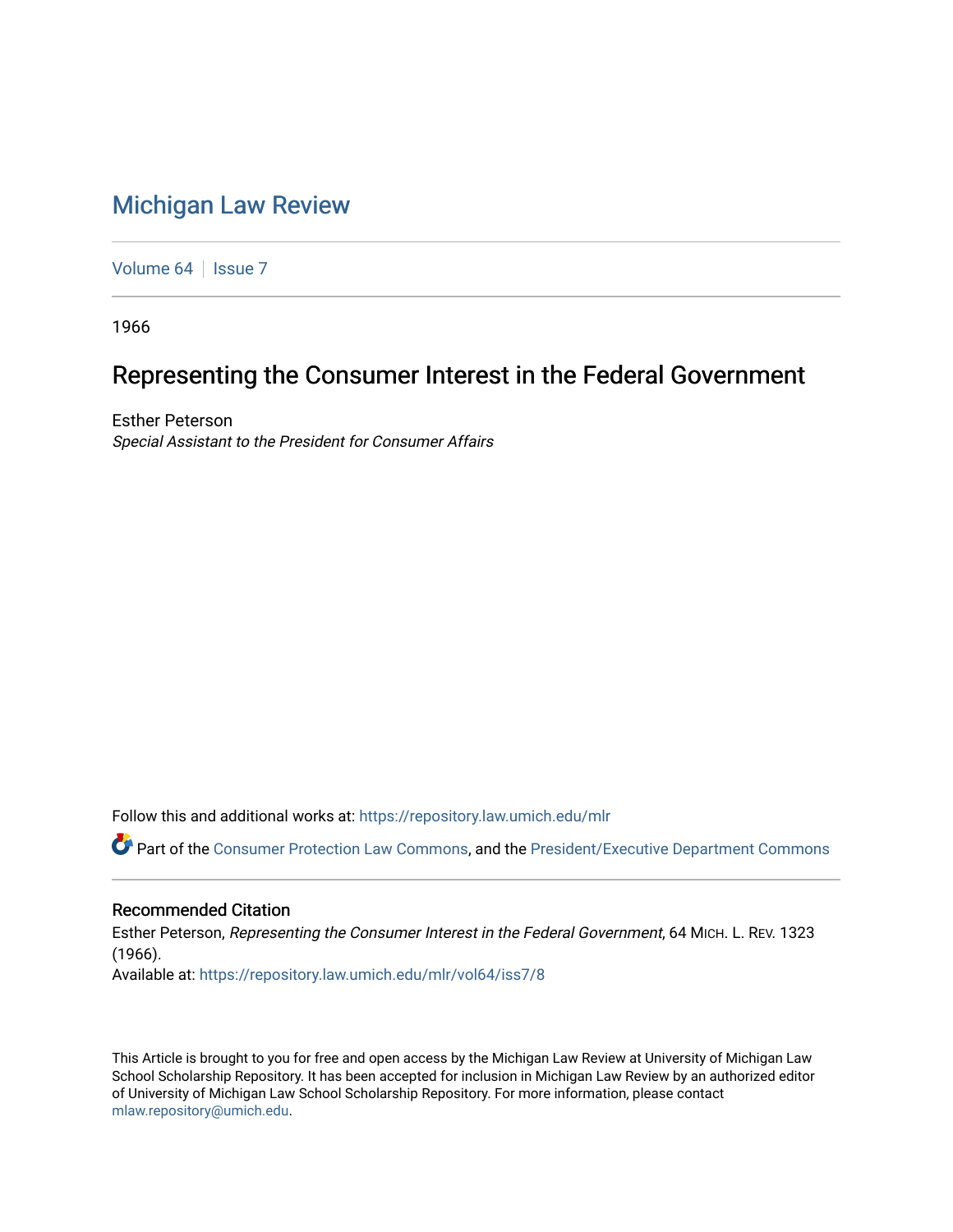### **REPRESENTING THE CONSUMER· INTEREST**  IN **THE FEDERAL GOVERNMENT**

#### *Esther Peterson\**

I<sup>N</sup> 1964 President Johnson established both the President's Committee on Consumer Interests and the position of Special Assistant to the President for Consumer Affairs. The President declared N 1964 President Johnson established both the President's Comtant to the President for Consumer Affairs. The President declared that he was "taking action to assure that the .voice of the consumer will be loud, clear, uncompromising, and effective in the highest councils of the Federal Government." Never before had the consumer been expressly represented on so high a level. The Committee on Consumer Interests was given a unique task. "The value of our society," the President said, "cannot' be measured in the mass, but in the condition of each individual." The Committee is not responsible for representing any organized sector of American society, but rather millions of individuals-the wealthy, the poor, the young, the old, the college-educated, and the illiterate-who collectively purchase more than two thirds of all the goods and services produced in the United States.

To understand how the federal government's consumer program operates today, it might be useful to review briefly the Government's role in the field of consumer affairs as it has been evolving since the New Deal days. The first phase of the Government's role in this field began in 1933, when the office of the Consumers' Counsel was established under the Agricultural Adjustment Act. The function of the Consumers' Counsel was to examine marketing agreements and codes, to conduct research in connection with consumer problems that arose under the AAA, and to investigate and publicize information with respect to retail food prices.

The Consumer Advisory Board, which was established under the National Recovery Administration, was the next step along the road of formal representation of the consumer. The Board was charged with the responsibility of reviewing all industry trade agreements to see that nothing was done that would impair the interests of those whose daily living might be affected by -such agreements.

A year later, in 1934, a Consumers' Division was created in the National Economic Council. The function of the Consumers' Division was to organize a number of local consumer councils and to act as a coordinating agency to aid the NRA and the Agricultural Adjustment Administration in the handling of consumer problems,

#### [ 1323]

<sup>•</sup> Special Assistant to the President for Consumer Affairs.-Ed.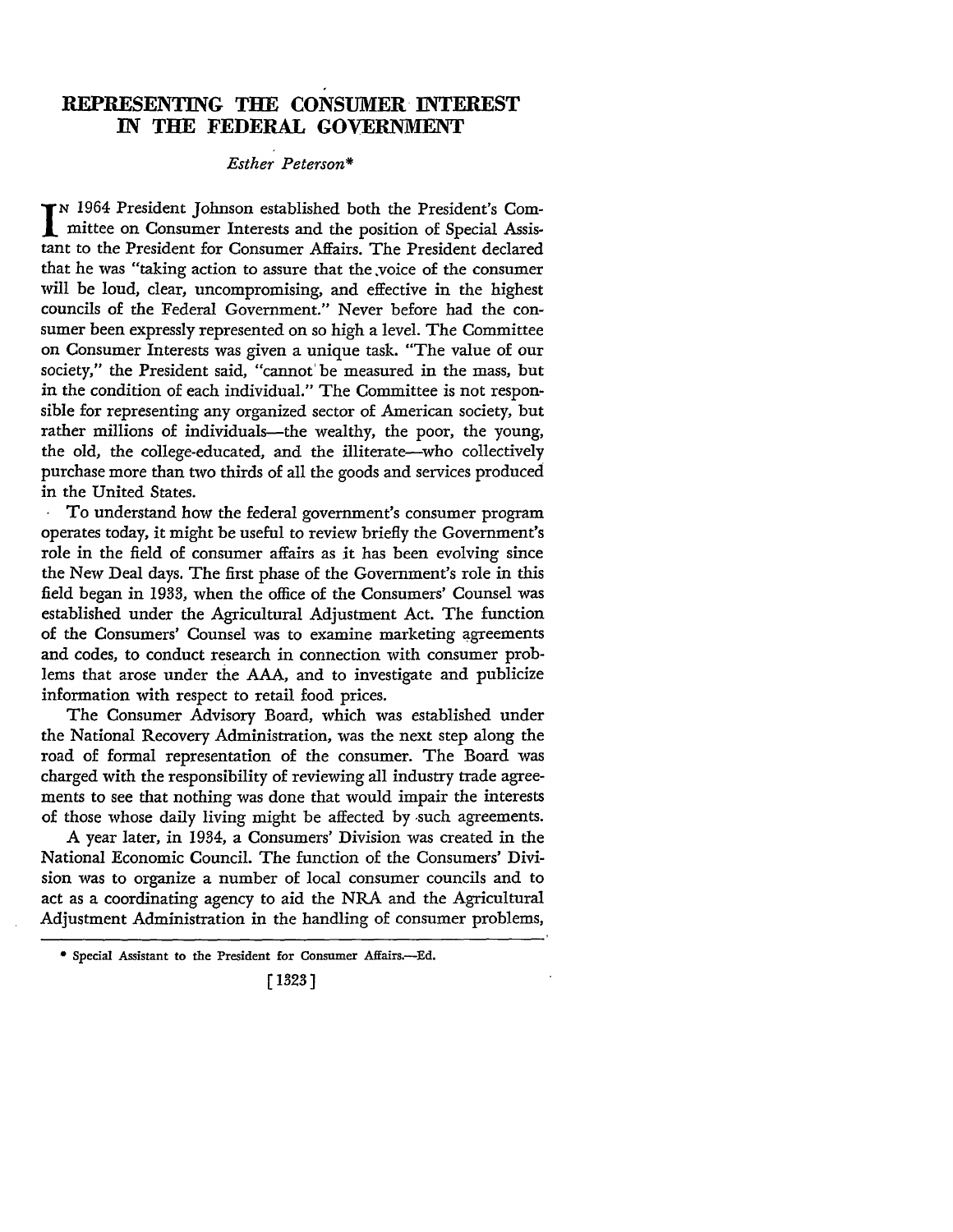particularly prices. In 1935 the Consumers' Division became a part of the NRA.

The last step in the 1930's was taken when a Consumers' Counsel of the Bituminous Coal Commission was appointed. The Counsel had far more power than any of his predecessors, since he was empowered to appear before the Coal Commission, to testify, to cross-examine, to have subpoenas issued in his behalf, and to bring complaints before the Commission.

When the NRA was declared unconstitutional, and particularly after the demise of the Bituminous Coal Commission in 1941, phase I, which was marked by the spirited leadership of people like Mary Harriman Rumsey, Rexford Tugwell, and Paul Douglas, came to an end. Despite the lack of strong organized support, these leaders made their points well and established the basis for subsequent action.

Phase II consisted of consumer representation by two wartime agencies. During the Second World War the Consumer Division of the Office of Price Administration was established to deal with the threat of rising retail prices and with the problems of rent control. During the Korean War, a National Consumer Advisory Committee was established by the director of the Office of Price Stabilization. The Committee's function was to inform consumers of OPS policies and regulations and to participate in an advisory capacity in the formulation of OPS policy. The Committee also took some initial action to set up local advisory committees. The end of the Korean War marked the end of phase II.

Phase III began with President Kennedy's historic message to Congress concerning consumer interests and the establishment of the Consumer Advisory Council. Subsequently, in January of 1964, President Johnson took the step that brought us to the point where we are today.

#### I. THE CONSUMER'S NEED FOR MORE PRODUCT INFORMATION

Of course, the foregoing historical discussion deals with only one aspect of the federal government's activities to further and promote the consumer interest. In fact, a large volume could be written mole the consumer interest. In fact, a farge volume could be written<br>on the history of governmental programs that have been related to consumer activities. The federal government has been active in this field since 1872, when Congress made it a crime to defraud by use of the mails. Today, more than two dozen agencies conduct consumer programs, and it is virtually impossible to point to a single piece of domestic legislation that does not affect Americans as consumers. Nevertheless, despite all these activities, the federal govern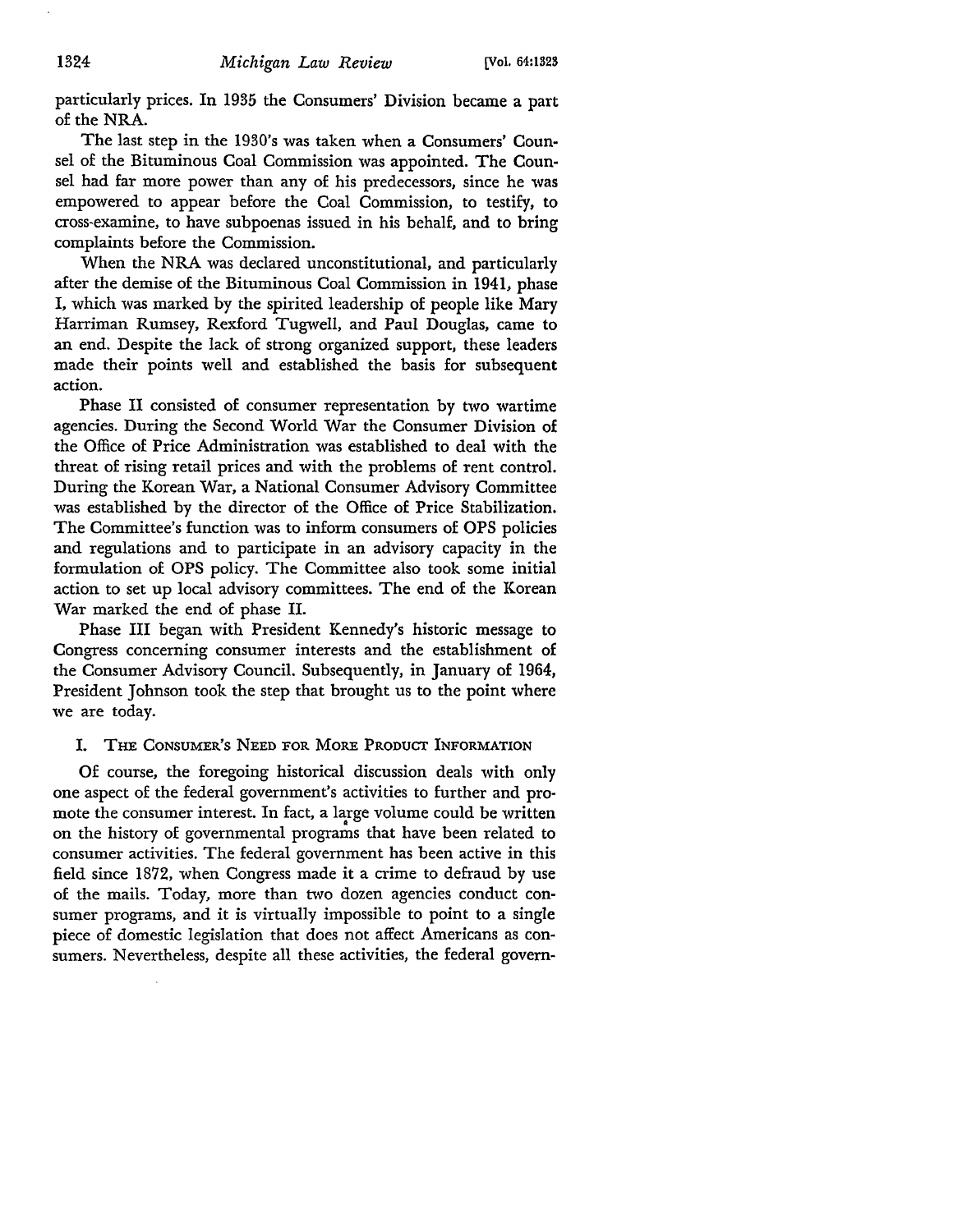ment currently stands on the threshold of an entirely new era with respect to its responsibilities to consumers. Neither new governmental agencies nor specific legislation is being contemplated for the ' immediate future; rather, an entirely new concept of consumer interest is emerging.

The activities of the federal government in the 1960's with respect to consumers rest on four pillars-the four consumer rights articulated by Presidents Kennedy and Johnson. These are the right to be safe, the right to choose freely, the right to be heard, and the right to be informed. These rights are not merely clever phrases thought up by speech writers; they are indispensable if consumers are to be effective partners with producers and other organized interests in moving America forward.

The important aspects of the right to safety and the right to be heard can be discussed briefly. While in no way meaning to ignore their significance, and in full recognition of the fact that definite improvements could be made in both of these areas, it seems clear that the people of this nation have fully accepted the principle of safety and the principle of competition, which encompasses the right to be heard. Similarly, with respect to the right to be heard, the brief history of consumer , representation in government that is summarized above indicates a continuing desire on the part of the federal government to arrive at the most effective way to ensure that the voice of the consumer is heard.

The new concept of consumer interest is most intimately related to the right to be informed; the threshold on which we stand is the full acceptance of the principle that American consumers have a right to all the information necessary to perform their economic function as efficient buyers. This concept of full information is the principle underlying the truth-in-lending bill and the truth-inpackaging bill. The consumer's right to have full information is also the basis for the major recommendations flowing from the conferences held by the President's Committee on Consumer Interests, where it was noted that:

Informed assistance to consumers in making their decisions is increasingly scarce. The retail revolution of self-service—where the package has become the silent salesman-has depersonalized the marketplace, imposing upon business a major responsibility for simple, direct, visible and accurate information, and upon consumers an unaccustomed responsibility for self-guidance. Where sales clerk-customer relations continue, a challenge of new dimensions exists to impart more information to sales personnel so they may more adequately serve the public. The need for information is not a need of individual consumers alone.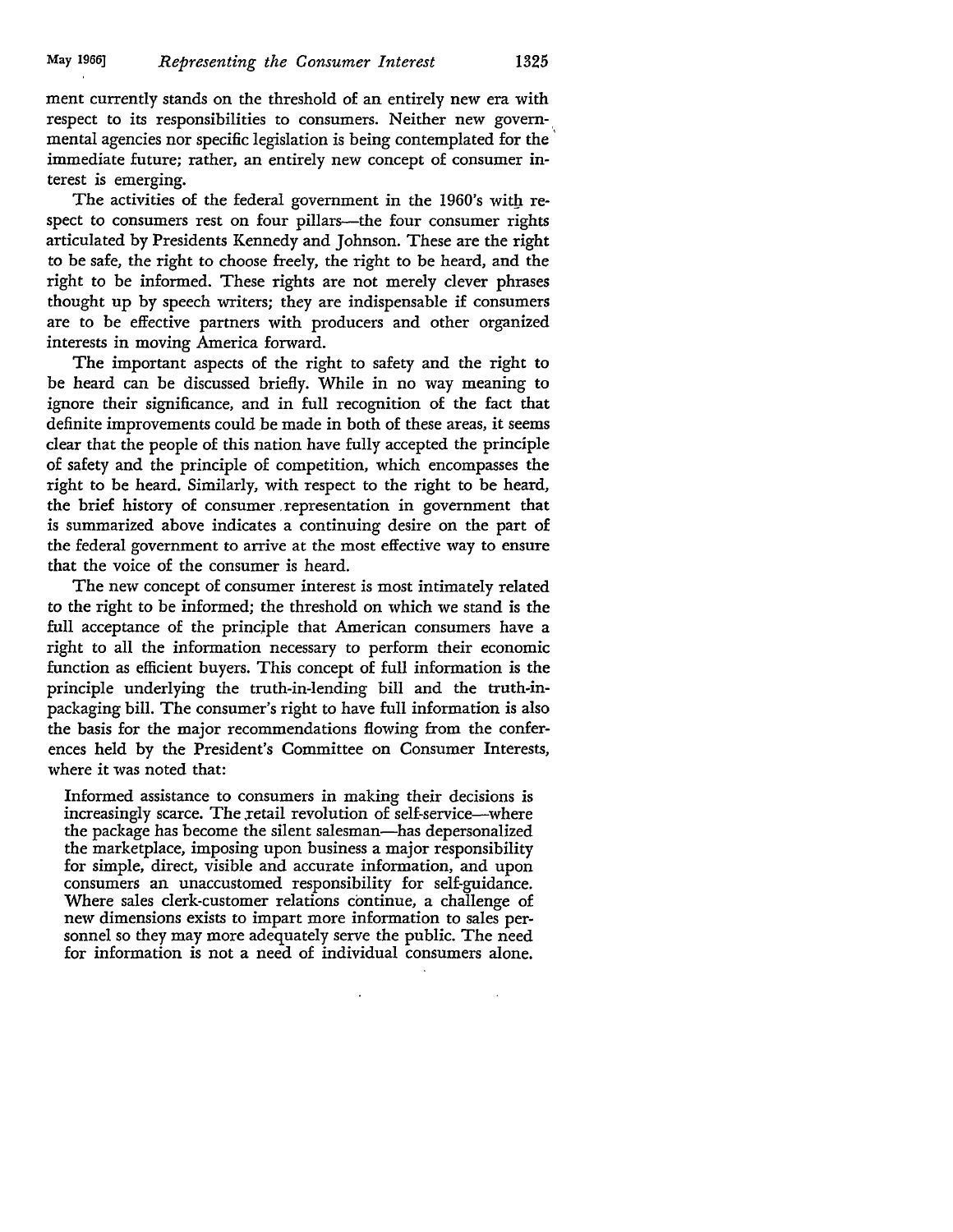Throughout our volatile marketplace, the fuller and freer flow of information is a need of all segments.

Currently the concept of full information is not accepted in all segments of our society. There is only one way in which its acceptance will become widespread: the majority of the American public must recognize its validity and be able to express their opinion effectively. Only when the public becomes aware of the full significance of this important right will consumers insist that it be respected.

Although American consumers are the best fed, best housed, and most comfortable in the world, they do have problems in the modem market place. Since World War II, the discoveries of science and technology have been applied to consumer products at an accelerating rate. New materials, new processes, and new products have been introduced so fast that even the publishers of trade journals have found it impossible to discuss and evaluate all the recent developments. However, this revolution in marketing and product distribution techniques has created problems as well as benefits. In other words, the same forces that have helped move our nation fonvard in most areas of society—and have left problems in their wake have also affected the market place.

These problems, as they apply to all of us in our role as consumers, are generally associated with the consumer's right and need to be informed. This concern over the lack of information in the market place is what marks the difference between the federal government's current consumer interests program and its efforts in this regard during the 1930's. In the 1930's, the Government was primarily concerned with "consumer protection." Today, although this is still an important concern, the emphasis is on providing the consumer with the information he needs to make wise choices in a complicated market place, and providing a channel through which the consumer's views can be expressed on all matters of public policy.

#### II. THE FUNCTIONS AND RESPONSIBILITIES OF THE SPECIAL AsSISTANT

With this background, I would like to discuss briefly the way in which I have viewed my particular assignment as the first Special Assistant to the President for Consumer Affairs. I am one of more than a dozen presidential assistants, and like my counterparts I have a "beat" to cover—the consumer affairs activity of the federal gov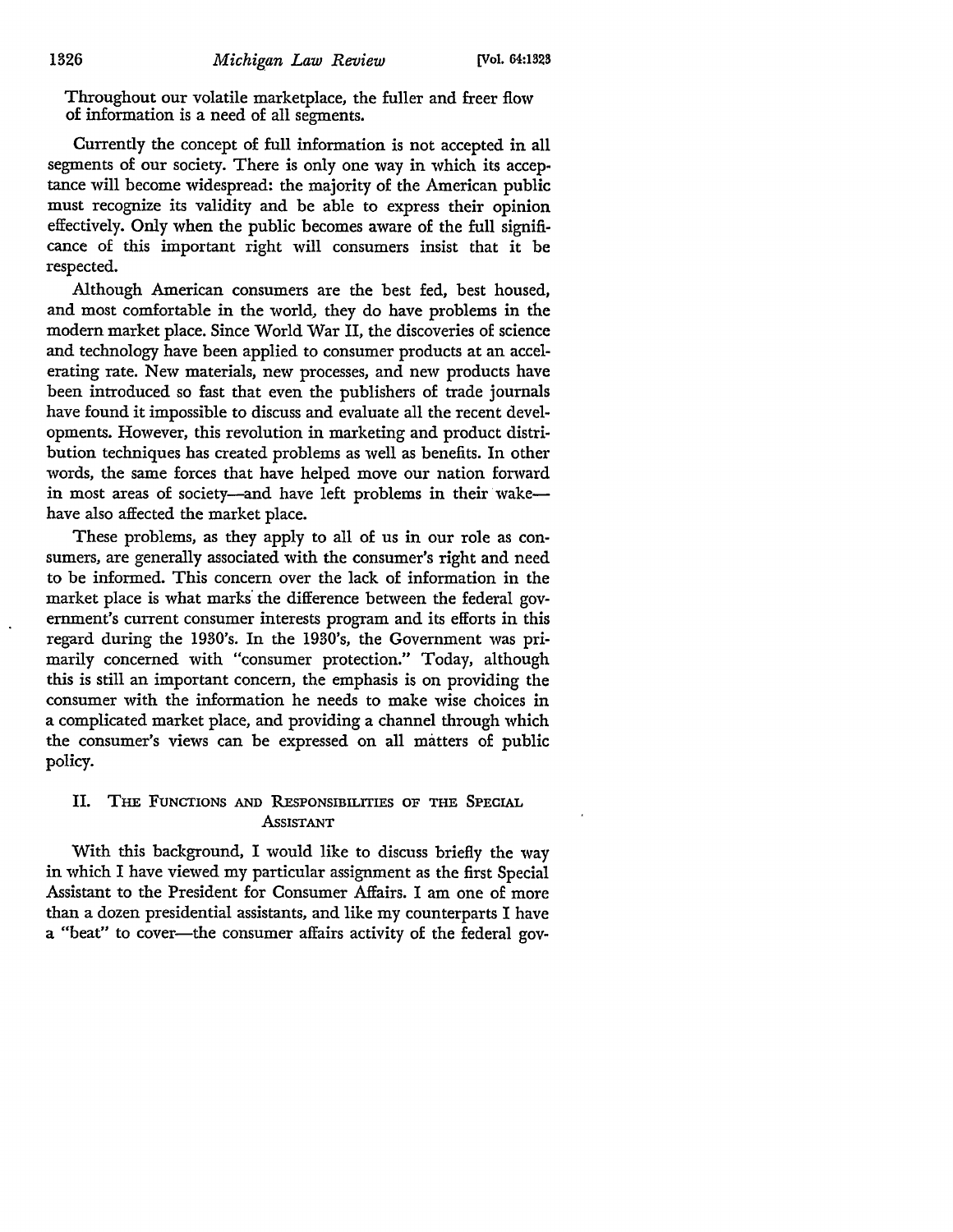ernment. My job is to keep the President informed of the consumer activities carried on by about twenty-four agencies; to advise the President on congressional activity relating to consumer affairs; to make recommendations in the field of consumer affairs; and to provide a channel through which representatives of consumers, business, and other interested groups can comment on governmental programs and proposals.

I am assisted in this task by the President's Committee on Consumer Interests, of which I am chairman. The Committee is composed of high-ranking officials of the major agencies which have consumer responsibilities and the Consumer Advisory Council, which is a group of distinguished experts on consumer affairs who are not associated with the Government. The Committee has the responsibility of examining existing governmental programs, identifying possible gaps in consumer protection, promoting consumer information and education programs, and helping to identify the consumer interest in all matters that come before us.

My position of Special Assistant to the President for Consumer Affairs does not constitute a new agency of the Government, unless one can consider a few professional employees an "agency." I do not carry out any operational programs, I have no enforcement powers, and I have not been granted authority to impose any restrictions on business or any other segment of the American economy.

It was clear to me from the outset that the consumer could be best served by my new office if it acted as a catalyst to urge the nation's businesses, voluntary organizations, state governments, federal agencies, and virtually all other organized groups to become conscious of the interests of the consumer. We surveyed consumer needs and problems and identified some of them as follows:

1. Many consumers are unable to judge quality, chiefly because of rapid changes in the nature of products and the increased variety of products and services offered for sale.

2. Consumers are frequently unable. to evaluate "best buys" because of a lack of information and because of confusing marketing practices.

3. There is a general lack of information about where customers can seek recourse when products or services prove unsatisfactory or when they believe they have been misled or defrauded.

4. There is considerable confusion about how prices are determined in our free-enterprise economy.

5. The public is concerned about the extensive use of food additives and pesticides, and about the side effects of some drugs.